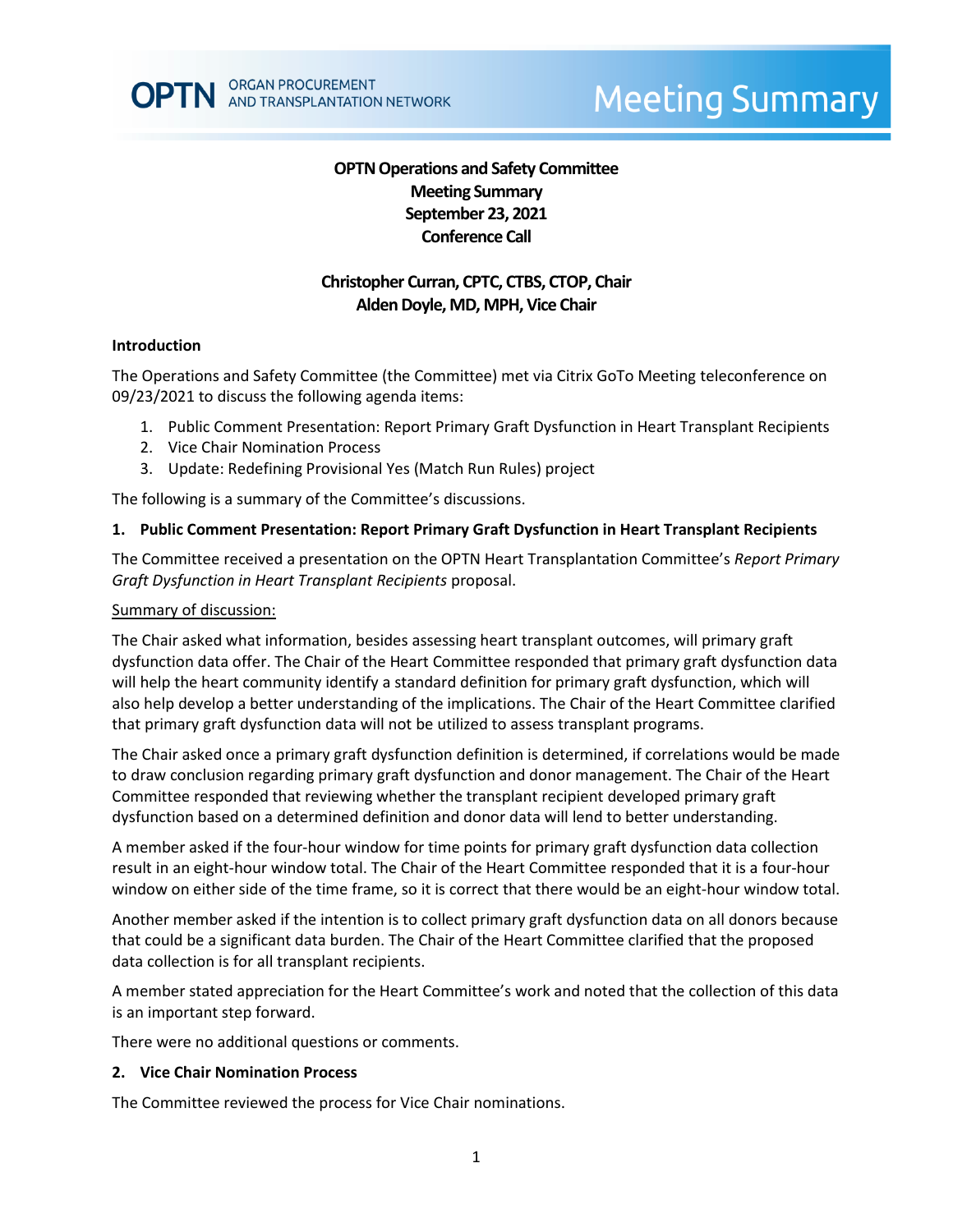### Summary of discussion:

There were no comments or questions.

## Next steps:

The Committee will receive a call for Vice Chair nominations beginning October 2021.

## **3. Update: Redefining Provisional Yes (Match Run Rules) project**

The Committee reviewed the work to date accomplished by the Match Run Rules Workgroup (the Workgroup) regarding the redefining provisional yes project.

### Summary of discussion:

The Chair stated the Workgroup discussed potential policy modifications, which would outline formal expectations for transplant programs when entering a provisional yes. The Chair explained that these formal expectations would be set up in a tiered approach depending on the transplant program's place on the match run. The Chair stated that there are additional projects to addressing system enhancements, which aim to reduce the volume of organ offers transplant programs receive, and policy modifications will further enhance the authentic review of organ offers. A member responded that it may be difficult to add expectations and regulations into policy when the community does not know the impact the other enhancement projects will have on their organ offer and acceptance practices. The member stated that if the other impending projects do not have the expected impact, then regulatory measures could be considered.

Another member asked if organ offers have been evaluated for the type of information that is regularly missing. The Chair responded that the Workgroup received a presentation, but the Committee could review it to ensure that the current required information is complete. The Chair added that policy outlines several requirements for organ procurement organizations (OPOs) to be able to send organ offers, however there are no guidelines for transplant centers to review and accept organ offers.

A member suggested limiting the number of provisional yes entries on any given match run in order to pressure transplant programs to realistically evaluate organ offers. The member stated that due to the wide variety of donation scenarios, this would not be a practical solution.

Another member stated that not being able to view the number of transplant programs on any given match run is an issue in assessing organ offers. The Chair responded that the Workgroup has discussed this issue.

# *Potential policy modification: Transplant programs must not turn down organ offers based on information that was previously available*

The Chair stated that the intent of this potential policy modification is to ensure that transplant programs are authentically reviewing organ offer information. The Chair explained a scenario in which the primary transplant program requests the OPO to perform a catheterization test, the results of the test come back clean, and then the primary transplant program declines due to size. The Chair stated that this scenario wastes time and that this potential policy modification would try to eliminate those types of scenarios. The Chair emphasized that this type of behavior negatively impacts every other transplant program on the match run and disadvantages transplant candidates waiting for the next offer.

Members agreed that this potential policy modification would be difficult to enforce. A member added that the potential policy modifications should not be punitive to programs. The Chair stated that the Workgroup discussed how to enforce these potential policy modifications. The Chair explained that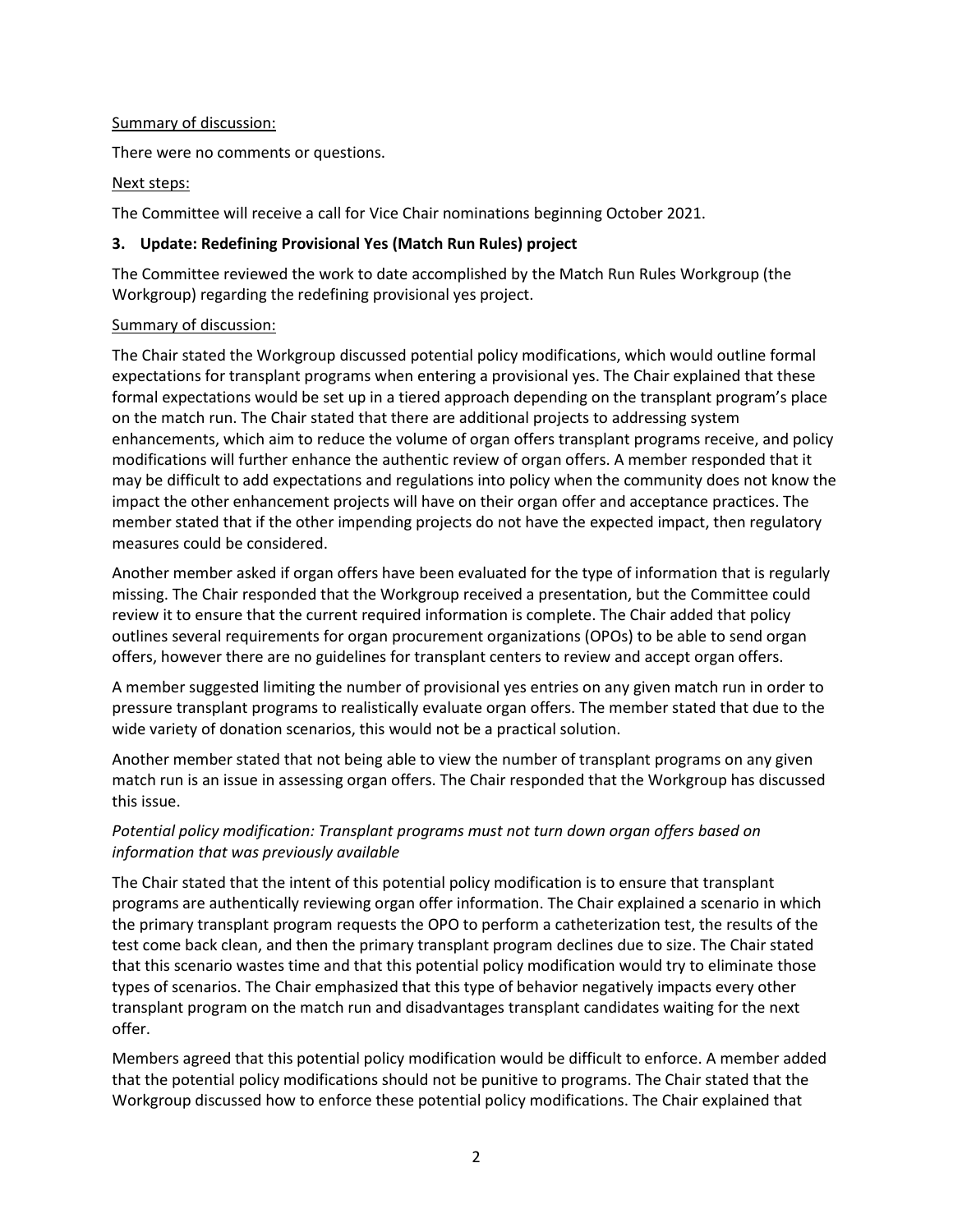these potential policy modifications do not need to be a part of the program evaluation plan. The Chair explained that due to these expectations being placed in policy, it would allow members to submit complaints if a transplant program neglects one of the formal expectations and that results in an organ being lost or not giving the due opportunity to the next transplant candidate. The Chair stated the policy would provide guardrails and a way to hold transplant programs accountable.

Another member stated that it would be difficult for transplant programs to determine how to meet a requirement such as this, especially when there are other projects to be implemented that will affect their organ offer and acceptance practices. The member suggested creating a pathway for OPOs to report incidents, rather than creating policy modifications. The Chair stated that the problem is many of the scenarios in which a transplant program delays the efficiency of the organ offer and acceptance system, there has been no policy violation.

A member suggested that retooling the way organ offers are done may be more effective. The member suggested a system in which the first transplant program that says they will accept the organ, receives it.

### *Potential policy modification: Transplant programs must confirm candidate availability for transplant*

A member asked if the definition of provisional yes could be updated to address this specific policy modification. The member suggested that the definition of provisional yes include that the transplant candidate has been notified and is accepting of the organ.

# *Potential policy modification: Transplant programs must document a patient's consent to receiving increased risk organs before receiving organ offers*

The Chair stated that this suggestion should be removed due to the recent OPTN policy alignment to Public Health Service (PHS) guidelines. The Vice Chair suggested this potential policy modification could be clarified to state that transplant programs must document that a patient will accept a positive hepatitis C virus (HCV) organ before listing a patient for a HCV positive organ.

# *Potential policy modification: Transplant programs must assess histocompatibility*

The Chair stated that OPOs frequently receive requests from transplant programs to send blood samples before they have performed a virtual cross match. The Chair explained that this potential policy modification intends to have transplant programs before some type of histocompatibility assessment before requesting the OPO to carry out additional measures.

There were no additional comments or questions.

### Next steps:

The Committee will continue to review and discuss the redefining provisional yes project.

### **Upcoming Meetings**

October 15, 2021 ("in-person", virtual)